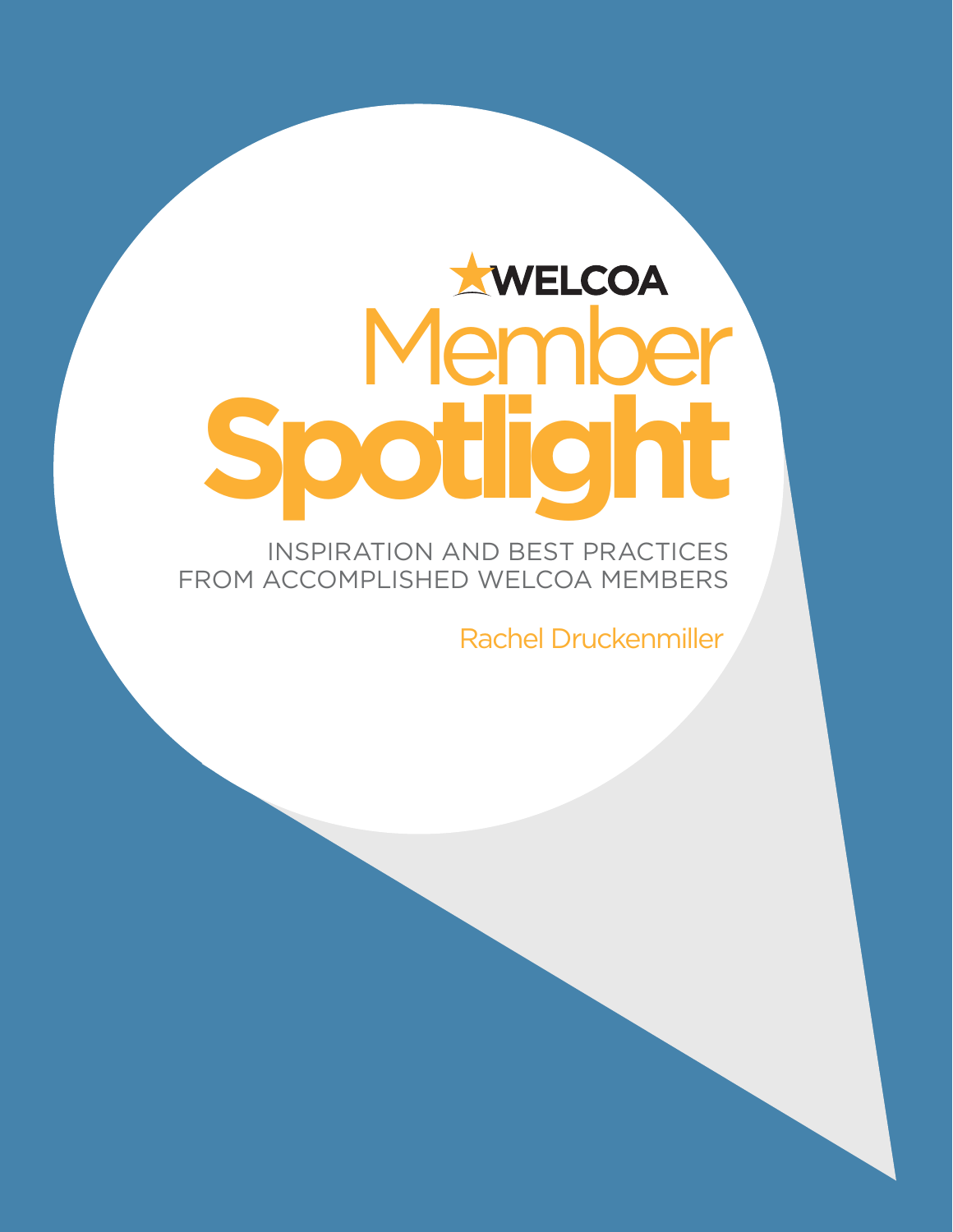



# RACHEL DRUCKENMILLER

TITLE: Wellness Director

COMPANY NAME: Silberstein Insurance Group

INDUSTRY: Benefits Consulting/Insurance

YEARS IN HEALTH PROMOTION: 8 years

EDUCATION: B.A. Psychology, M.S. Health Science, Certified WELCOA Faculty, Integrative Nutrition Health Coach (Institute for Integrative Nutrition), Certificate in Plant-Based Nutrition from the T. Colin Campbell Center for Nutrition Studies, Certified Wellness Culture Coach through the Human Resources Institute, Culinary Nutrition Expert in training through the Academy of Culinary Nutrition.

#### WELCOA MEMBER SINCE: 2008

PROGRAM AWARDS WON: WELCOA Well Workplace Small Business 2014; Best Places to Work

(#2) Business Insurance, 2014; Healthiest Employer 2013 – Second Place (2-99 Market), BBJ, 2013; Healthiest Employer 2012 – First Place (2-99 Market), BBJ, 2012; Gold-Level Fit Friendly Company 2014, 2013, 2012 - American Heart Association

#### WHAT IS YOUR BIGGEST DREAM FOR THE

INDUSTRY? My vision is that we make a shift from looking at the obvious *symptoms* of the health problems (like weight, lack of exercise, stress, poor eating) to focusing on the *system* or the *root causes* of WHY people do what they do. I really believe most people want to be well but are in environments that make it really tough— at home and at work. We need to get to the underlying reasons why people aren't doing what they know is best for them and why organizations aren't either. If we start to shift our thinking, we can start to focus less on "wellness" for the sake of checking the wellness box and more on what being well allows us to *do* and who it allows us to *be*." My dream is to help people understand that when we're healthy and when we're really truly well, we're focused, we're happier, we're more effective, we're more productive as people and as workers. It isn't just about having high output like you're a machine. It's about creating cultures where employees want to be well so that they will have energy and do things they enjoy after their workday ends. The generation of workers who are actively building their careers right now want more out of work. They want flexible schedules and a balanced life, and they are looking for work environments that will help them achieve balance, fulfillment and wellbeing. If we as professionals operate within a broader definition of "wellness", our industry can foster true wellbeing by improving the overall quality of life of employees.

Read on to learn more about Rachel, and how you can be featured in a WELCOA Member Spotlight.

 $\mathcal{A}$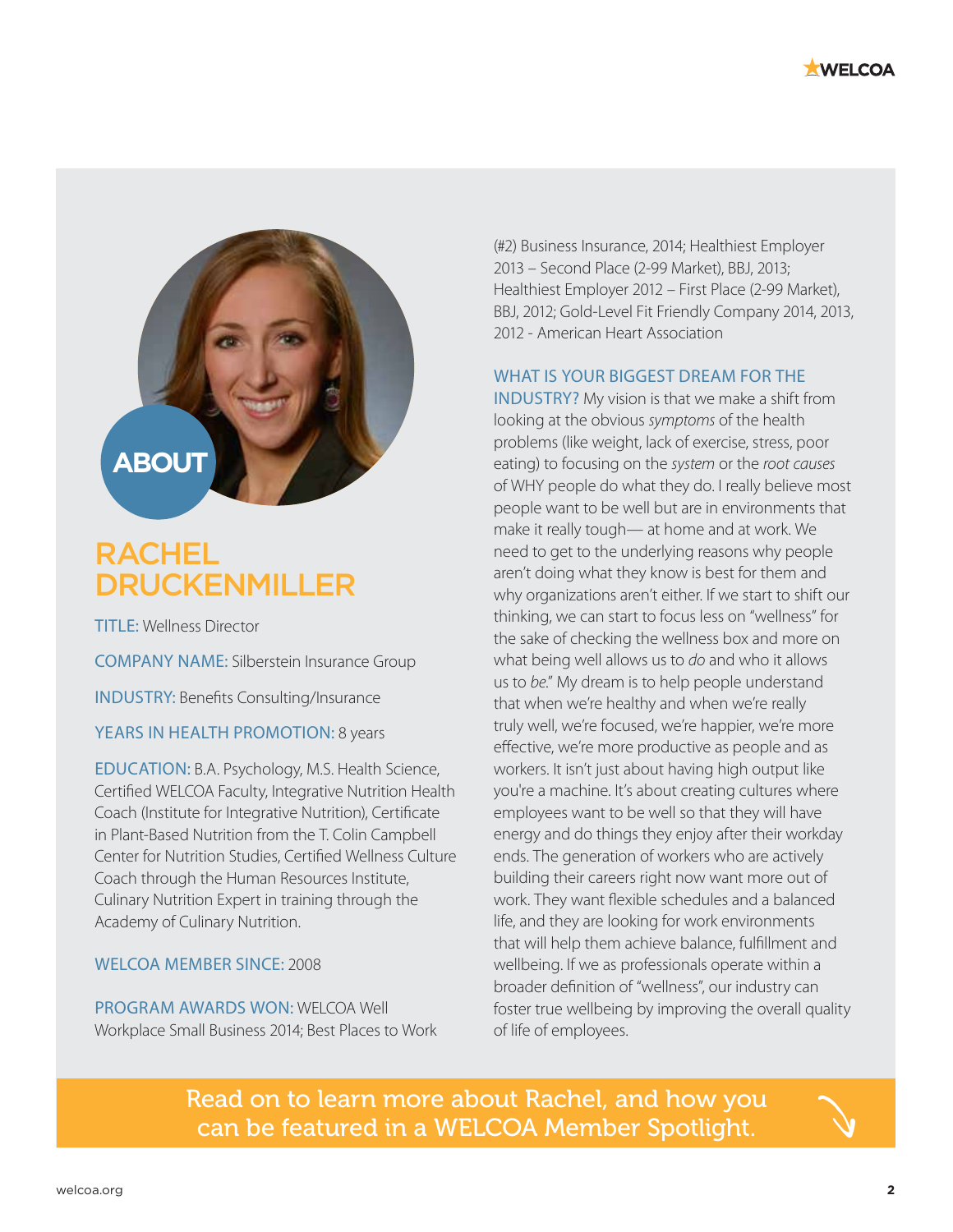

Rachel Druckenmiller, Wellness Director at Silberstein Insurance Group (SIG), provides an exciting new perspective on the wellness industry. Read on for tips for implementing a wildly successful leadership training program, what you can do differently to elicit leadership buy-in, and for low-cost initiatives that have high-impact on employee health, organizational culture, and performance.

#### RACHEL, WHAT PATH DID YOU TAKE TO YOUR CURRENT ROLE AS WELLNESS DIRECTOR FOR SILBERSTEIN?

**RACHEL:**I started at Silberstein as an intern after I finished a bachelor's degree in psychology. Our HR manager connected me with a woman who was coordinating onsite walking challenges and fitness programs and we became friends. Her work fascinated me because it combined all of my interests in health behavior that had dominated my research in school with my current position in a corporate environment. I had no idea that it was going to evolve into a career. As I began spending more time working with her and digging into corporate wellness, we started our own program here at SIG and within a year, I had established a position as Wellness Coordinator. Over the next three years, I continued pursuing any wellness training I could, earned my Master's degree, spent more time working with clients and was promoted to Corporate Health and Wellness Specialist. Over the next two years, I built up my knowledge and confidence by pursuing health coach and

wellness culture training and was most recently promoted to Wellness Director. It has been quite a journey with lots of learning experiences along the way. It hasn't been an easy road, but I really feel like what I'm doing now is making a difference and I'm excited to see what's to come.

# WHAT DOES SILBERSTEIN OFFER TO CLIENTS THAT YOU THINK IS NEW AND DIFFERENT IN THE WELLNESS INDUSTRY?

**RACHEL:** It's been quite a journey for us with lots of lessons learned along the way. What makes us unique is that we take a process-driven approach and we "seek first to understand." We ask a lot of questions and don't make assumptions. We want to know WHY organizations want to focus on health at work. What are the underlying reasons? What are leadership's perceptions? What's important to them? We start with an assessment process to understand what's important to the organization AND their employees. We want to know what concerns employees have, what interests them and what skills and tools they want to learn to make it easier for them to be healthy. We dig deeper into that information with surveys

We want to know what concerns employees have, what interests them and what skills and tools they want to learn to make it easier for them to be healthy.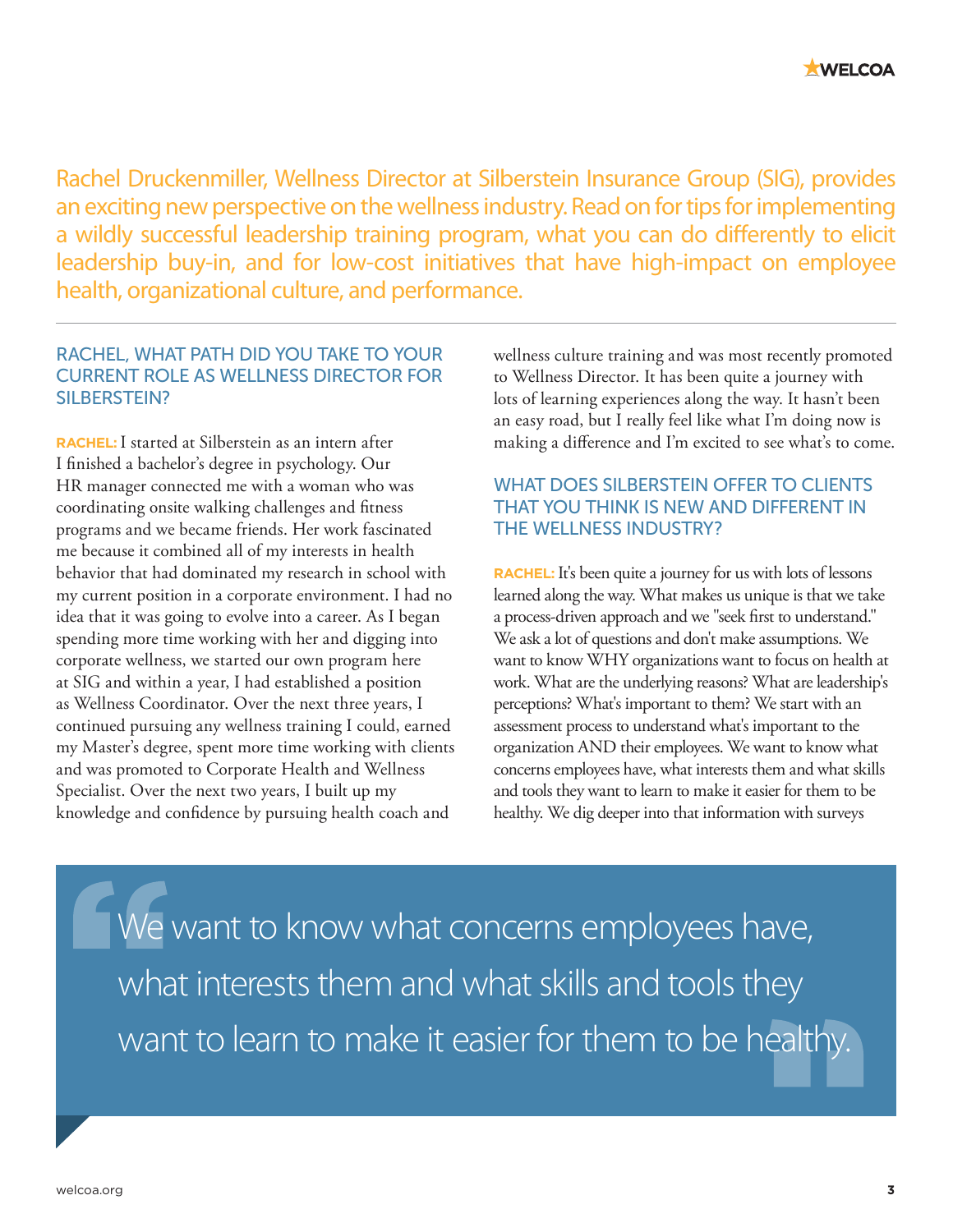and focus groups and offer leadership training. The leadership training encourages leaders to focus on WHY health matters rather than only spending time planning programs or vetting vendors. Beyond that, we offer interactive workshops and plan initiatives for employees based on what they want to learn. Too often in our industry, we hear that companies want to "do wellness." This is often well intentioned but often misses the mark on "why" along with what they're hoping to accomplish. We help them figure that out.

# CAN YOU PROVIDE DETAILS ABOUT THE SPECIFIC CURRICULUM FOR YOUR LEADERSHIP TRAINING PRODUCT?

**RACHEL:** It is hard to provide exact curriculum details because I try to use examples relevent to each organization to help leaders reframe the concept of wellness. For example, it seems like the solution for stress at work is always chair massages; someone always suggests, "Let's *do* chair massages!" I love chair massages; we offer them to our employees at Silberstein, but what I try to do in leadership training is ask questions like, "what is the driver of stress in your organization? Why are people stressed? Is it poor communication? Inadequate training?" So rather than offering a one-off wellness challenge to help educate about stress, maybe employees need training, maybe they need better communication from leadership. What can we do to actually help employees be less stressed? What's at the root? It's not just a ten minute chair massage once a month. That's not going to do it.

Other than that, training is about helping leaders understand their role and what it means to lead by example. We talk about what it looks like to be a leader, their role in fostering a healthy culture, their responsibly as a leader in the organization to prioritize wellness, and the gravity of helping their employees be healthy. David Hunnicutt said in WELCOA's 7 Benchmarks Advanced course that when you lose your health, nothing else matters. When somebody gets a cancer diagnosis, everything changes. It is important for leaders to understand that.

# WALK ME THROUGH BEST PRACTICES FOR BRINGING A SERVICE LIKE LEADERSHIP TRAINING INTO AN ORGANIZATION.

**RACHEL:** After meeting with the leaders and HR team, I recommend doing a culture audit and interest survey right out of the gate. I always compile those results into a concise reporting package and present them to leadership. A best practice after reviewing the packet is to form focus groups within the organization that can help you clarify some of the content that you got from the survey. Typically very clear action items and program goals arise from that exercise. The best part of this process is that when you get to the leadership training, you actually know something about the client's company! You can tell the HR Director that 92% of her employees said that being healthy is a major priority for them. The spin is that I'm there providing leadership training because the client asked for it, and the client is providing wellness

Rather than offering a one-off wellness challenge to help educate about stress, maybe employees need training, maybe they need better communication from leadership.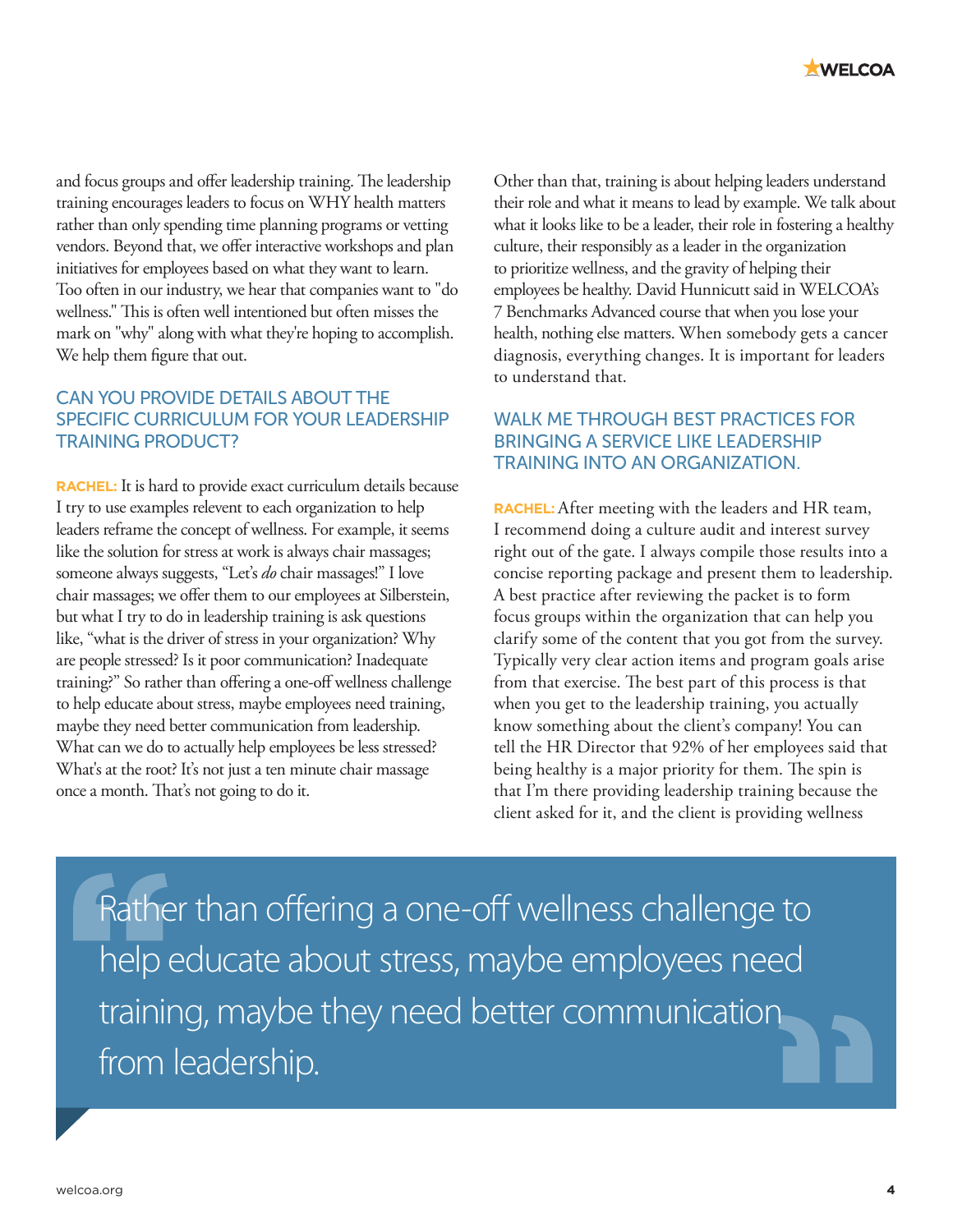

programming because their employees asked for it. They are doing this *for* employees, not *to them*.

## WHAT ADVICE WOULD YOU GIVE A CONSULTANT WHO WANTED TO OFFER SUCH ROBUST ONSITE OFFERINGS TO CLIENTS?

**RACHEL:** Just to realize that what you are bringing to the table is only part of what your audience is doing every day. It may be *your* passion. It may be *your* life. It may be *your* drive. For me, it is; I feel like this is my mission. But sometimes I have found that the topic of health can turn people off. They have their own insecurities about their health that they are not open to addressing. So, it is worth taking time to really get to know your audience and understand their mindset and perspective on worksite wellness. You talk to a skeptic differently than you talk to a believer. Get to know people as people, not as numbers or clusters of risks.

### IF SOMEONE READING THIS WANTED TO DEVELOP THEIR OWN LEADERSHIP TRAINING SERVICES FOR CLIENTS, WHAT RESOURCE WOULD YOU RECOMMEND THEM USING?

**RACHEL:** The backbone of my talk is always Judd Allen's perspective on culture creation. I use WELCOA's *Five Dimensions of Culture* expert interview. I hone in on

each of those components—the shared values, creating new norms, touch points, peer support, work climate.

# SPEAKING OF RESOURCES, WHAT OTHER PERSPECTIVES AND INFORMATION HAVE YOU HISTORICALLY RELIED ON IN YOUR CAREER?

**RACHEL:** One thing that I did not do a very good job of at the beginning of my career was positioning the wellness program in the organization. We did not have a strong program brand, logo, or vision set by leadership. It took going to the WELCOA Summit in 2013 and hearing David talk about the importance of leadership. I went straight home and gave our president the list of questions that I had been given at the Summit—questions like "The one thing we must do in our program this year is…" or "If you overheard two coworkers talking about the program, you'd want to hear them say…" The WELCOA Training Summit was the light bulb for me because our president, who is a very social and fun person, said if he overheard two employees talking about the wellness program, he would want them to say that it had changed their health and that it was fun. That made it click for me. I was being an academic who was hyper focused on content, and WELCOA reminded me to source the vision from leadership. We turned that direction from the president into a vision statement and a logo, and the whole wellness committee was refreshed!



Download the *Five Dimensions of Culture* for FREE on the WELCOA Member Portal, AbsoluteAdvantage.org.

> CLICK HERE › [absoluteadvantage.org/article/?article=620](http://absoluteadvantage.org/article/?article=620)

Not a member? Join today and enjoy a secret saving. Use discount code: JOINFR

> **CLICK HERE** › [welcoa.org/joinfr](http://welcoa.org/joinfr)

\* DISCOUNT APPLIES TO NEW INDIVIDUAL MEMBERSHIPS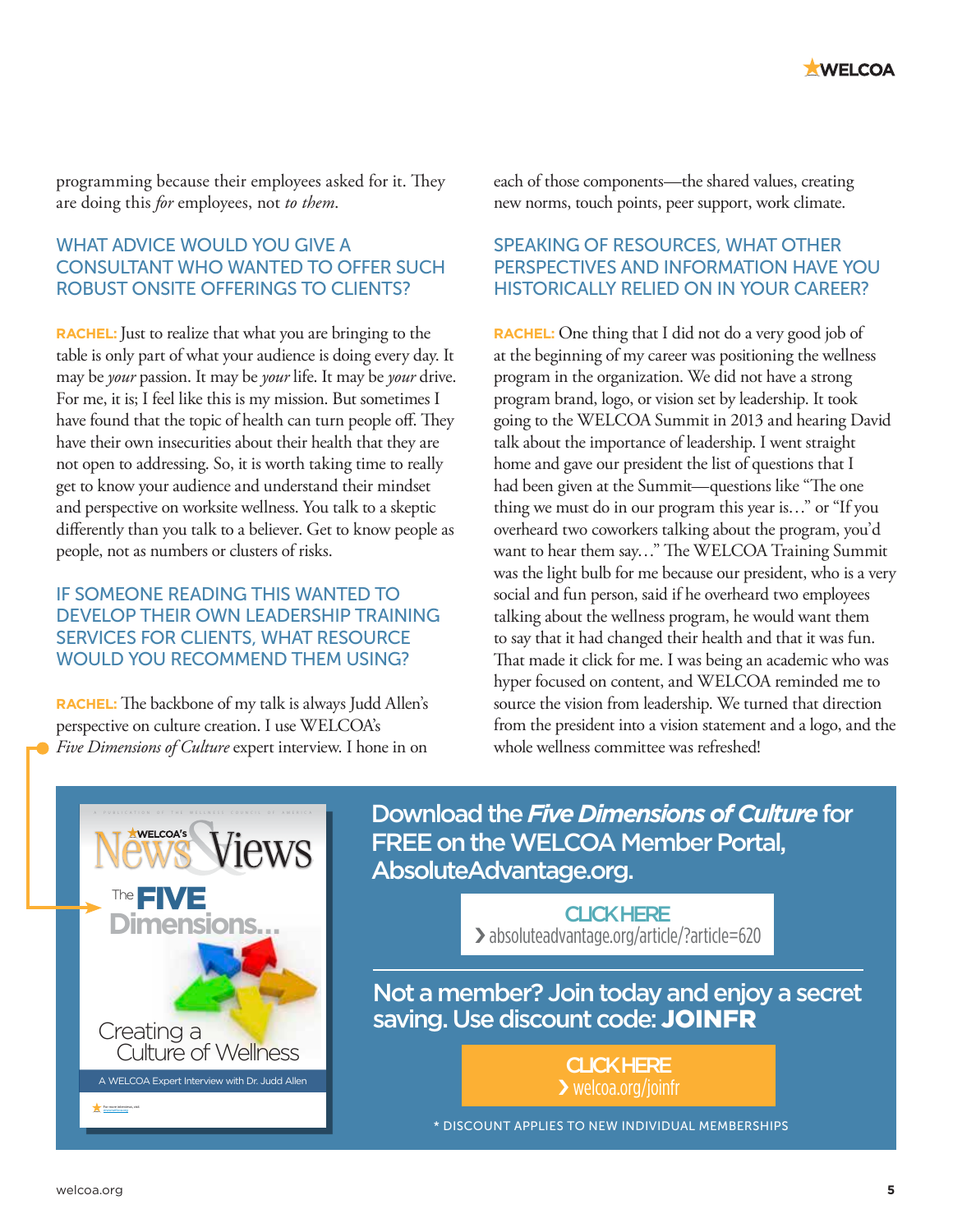

## I'M SURE YOU HAVE MORE FREEDOM TO CREATE INNOVATIVE PROGRAMMING IN YOUR INTERNAL ROLE AT SILBERSTEIN. WHAT HAVE YOU ORGANIZED FOR YOUR OWN EMPLOYEES THAT HAS BEEN SUCCESSFUL FOR PROMOTING HEALTH?

**RACHEL:** We're always trying to come up with new ideas that make healthy choices something people *want* to do instead of something they feel like they *have* to do. We have everything from healthy cooking demonstrations and potlucks like an "It's 5:00 Somewhere Smoothie Happy Hour" using our in-house Vitamix to team fitness challenges, healthy catered meals, onsite fitness classes and a wellness lending library. I would say one of the most innovative programs we offer focuses on gratitude. The first year we did it, employees wrote up on a white board in our employee lounge something they were grateful for. Each day we took a picture of the board and posted it on our website and social media pages. This year we upgraded the campaign and each person is expressing appreciations to the person of their choosing for 21 days in a row. It's been pretty amazing to see and hear the buzz around that. We also have kept a basket of thank you notes in the break room for the last 2 and a half years. The thank you notes have become such a part of our culture that you'd be hard pressed to find someone in our office who doesn't have a thank you note on their desk or office. All we did to institute the initiative was put out a basket of thank-you notes and ink pens and announced their availability at a quarterly staff meeting. The program value for us (besides it being a very inexpensive initiative) has been that it has created a culture of gratitude that helps us operate at top performance at Silberstein. That's what is lacking at so many work places. Everybody is entitled to everything. Somebody is not getting this, that, or the other. We live in a state of efficiency. Sometimes employees just need a little nudge from a colleague telling them that they are doing something well, then maybe they'll do more of it.

#### IF A COLLEAGUE HAD NEVER HEARD OF WELCOA, WHAT WOULD YOU TELL THEM IS THE VALUE OF BEING A PART OF THE WELCOA COMMUNITY?

**RACHEL:** Initially when I first started doing this, I turned to WELCOA because they had very affordable products for employee education. We bought a ton of Fast Food Guides and gave them away at health fairs and employees loved them. I'd ultimately say for me now, the value of WELCOA is the information that I've been able to glean from webinars, trainings, case studies, and other resources and how I've been able to integrate that information into a message that resonates with people.  $\star$ 

> Want to Be Featured in a [Member Spotlight?](mailto:questions%40welcoa.org?subject=Member%20Spotlight%20Inquiry)

Submit Your Inquiry To: questions@welcoa.org